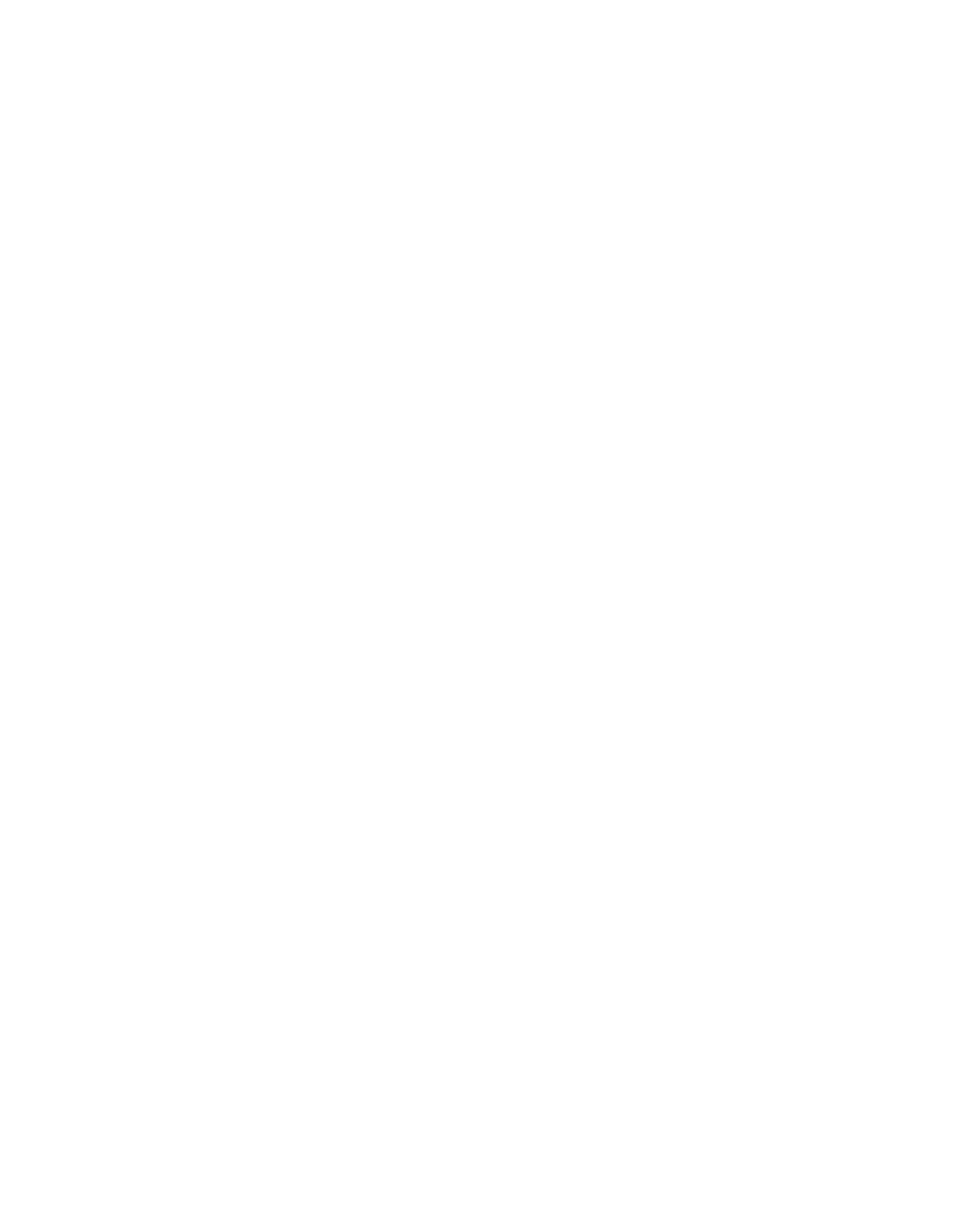| Site Number: 1                   |                                     |           |           |  |  |
|----------------------------------|-------------------------------------|-----------|-----------|--|--|
| <b>Recorded By: Eddie Torres</b> |                                     |           |           |  |  |
| <b>Job Number: 179033</b>        |                                     |           |           |  |  |
| <b>Date: June 30, 2020</b>       |                                     |           |           |  |  |
| <b>Time: 8:50 am</b>             |                                     |           |           |  |  |
|                                  | Location: 141 Kenwood Street        |           |           |  |  |
|                                  | Source of Peak Noise: traffic noise |           |           |  |  |
| <b>Noise Data</b>                |                                     |           |           |  |  |
| Leq (dB)                         | Lmax(dB)                            | Lmin (dB) | Peak (dB) |  |  |
| 55.3                             | 67.1                                | 51.8      | 92.3      |  |  |

|          | <b>Equipment</b>                             |              |                                  |                          |                                    |             |
|----------|----------------------------------------------|--------------|----------------------------------|--------------------------|------------------------------------|-------------|
| Category | Type                                         | Vendor       | Model                            | Serial No.               | <b>Cert. Date</b>                  | <b>Note</b> |
|          | Sound Level Meter                            | Brüel & Kjær | 2250                             | 3011133                  | 04/08/2019                         |             |
| Sound    | Microphone                                   | Brüel & Kjær | 4189                             | 3086765                  | 04/08/2019                         |             |
|          | Preamp                                       | Brüel & Kjær | <b>ZC 0032</b>                   | 25380                    | 04/08/2019                         |             |
|          | Calibrator                                   | Brüel & Kjær | 4231                             | 2545667                  | 04/08/2019                         |             |
|          |                                              |              | <b>Weather Data</b>              |                          |                                    |             |
|          | <b>Duration: 10 minutes</b><br>Sky:<br>clear |              |                                  |                          |                                    |             |
|          | <b>Note:</b> $dBA$ Offset =                  |              |                                  | Sensor Height (ft): 5 ft |                                    |             |
| Est.     | Wind Ave Speed (mph / m/s)                   |              | Temperature (degrees Fahrenheit) |                          | <b>Barometer Pressure (inches)</b> |             |
|          | 1.8                                          |              |                                  | 73.1                     | 56.3                               |             |

# **Photo of Measurement Location**

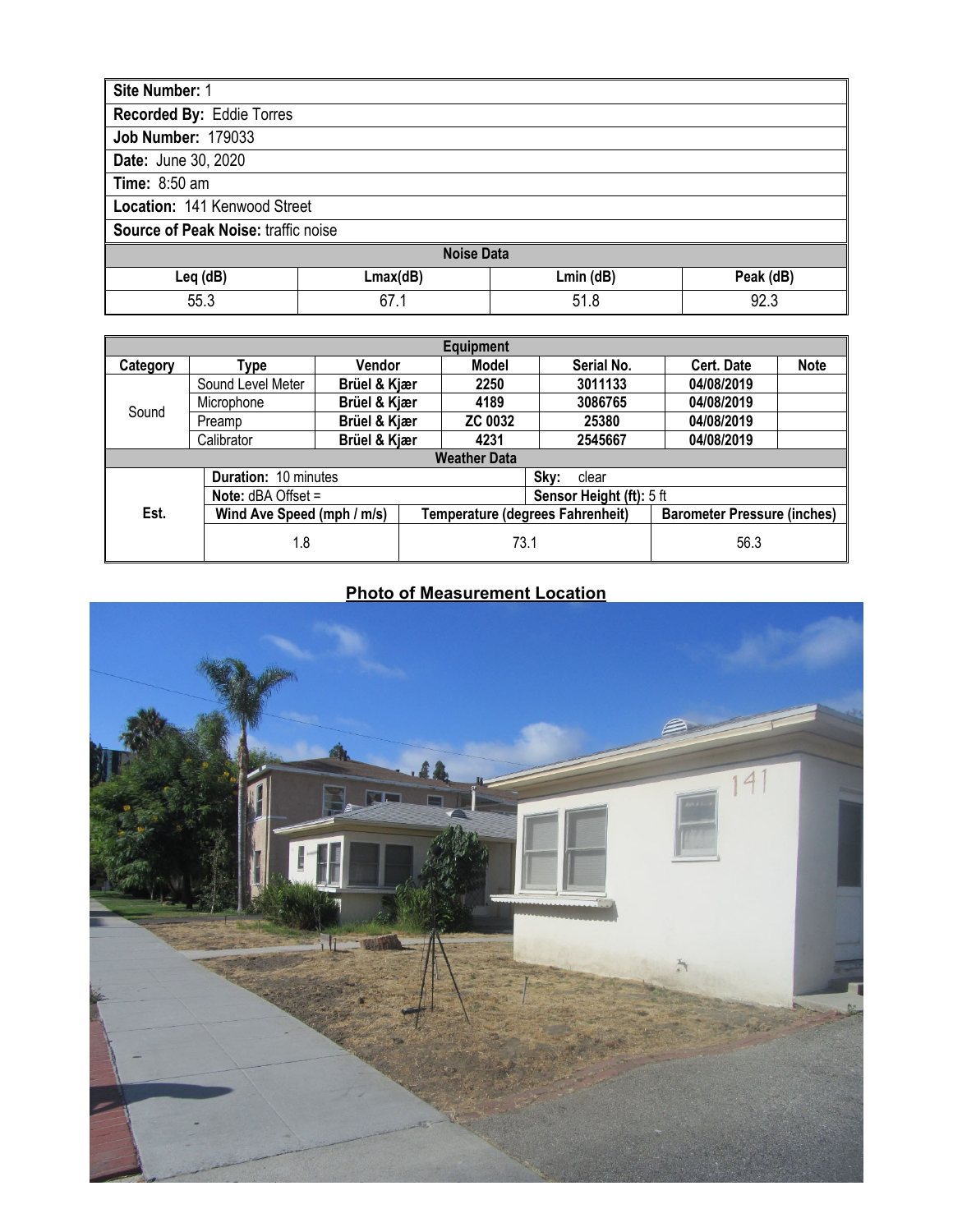

# 2250

| Instrument:        | 2250                        |
|--------------------|-----------------------------|
| Application:       | <b>BZ7225 Version 4.7.4</b> |
| <b>Start Time:</b> | 06/30/2020 08:49:02         |
| End Time:          | 06/30/2020 08:59:02         |
| Elapsed Time:      | 00:10:00                    |
| Bandwidth:         | 1/3-octave                  |
| Max Input Level:   | 142.09                      |

|                         | . ime | Frequency |
|-------------------------|-------|-----------|
| Broadband (excl. Peak): | FSI   |           |
| Broadband Peak:         |       |           |
| Spectrum:               | гc    |           |

| Instrument Serial Number: | 3011133           |
|---------------------------|-------------------|
| Microphone Serial Number: | 3086765           |
| Input:                    | <b>Top Socket</b> |
| Windscreen Correction:    | UA-1650           |
| Sound Field Correction:   | Free-field        |

| Calibration Time: | 03/04/2020 16:07:16    |  |
|-------------------|------------------------|--|
| Calibration Type: | External reference     |  |
| Sensitivity:      | 43.8021086156368 mV/Pa |  |

|       | <b>Start</b> | End                       |         | Elapsed   Overload   LAeg   LAFmax   LAFmin |      |      |      |
|-------|--------------|---------------------------|---------|---------------------------------------------|------|------|------|
|       | time         | time                      | time    | [%]                                         | [dB] | [dB] | [dB] |
| Value |              |                           |         | 0.00                                        | 55.3 | 67.1 | 51.8 |
| Time  |              | 08:49:02 AM   08:59:02 AM | 0:10:00 |                                             |      |      |      |
| Date  | 06/30/2020   | 06/30/2020                |         |                                             |      |      |      |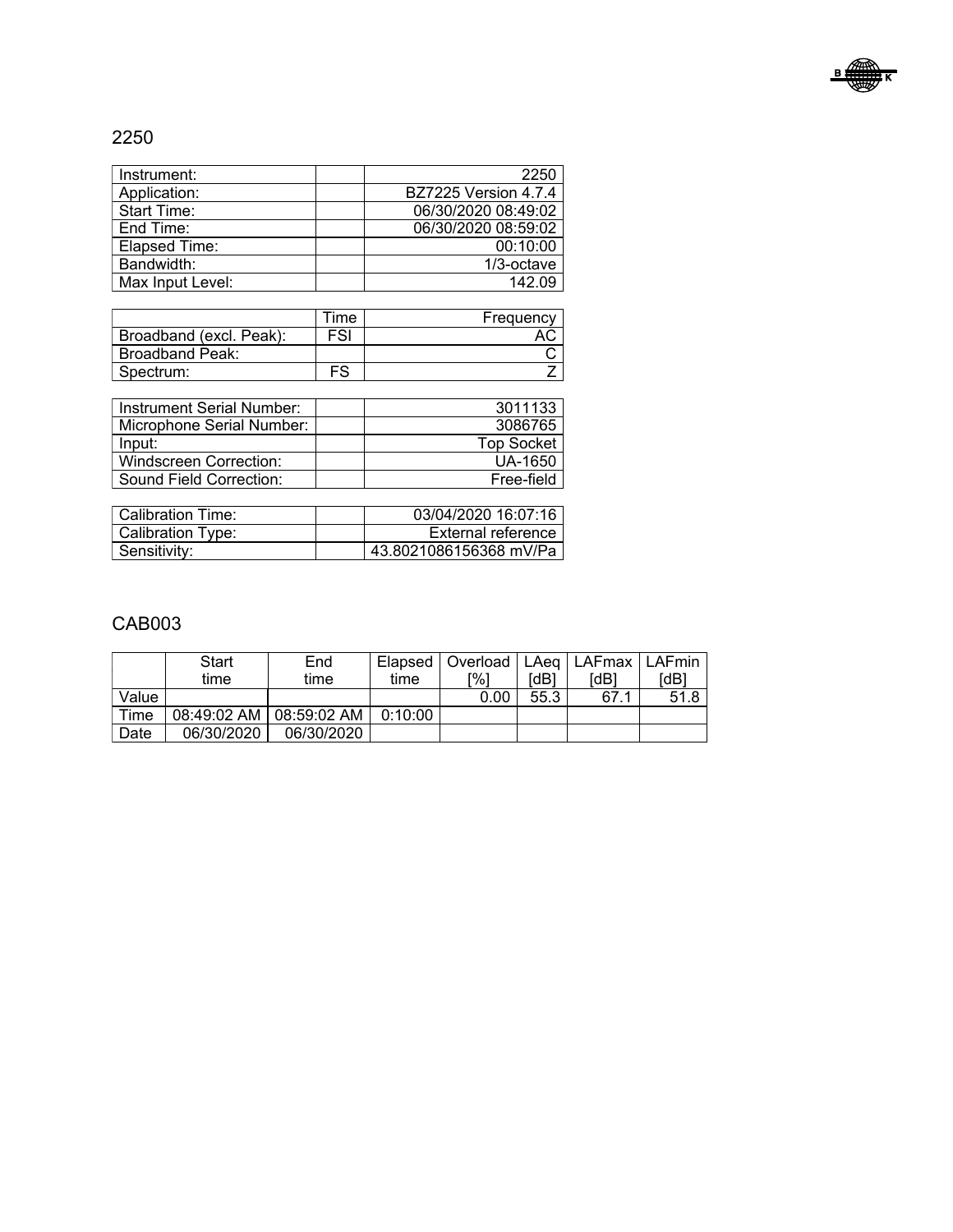

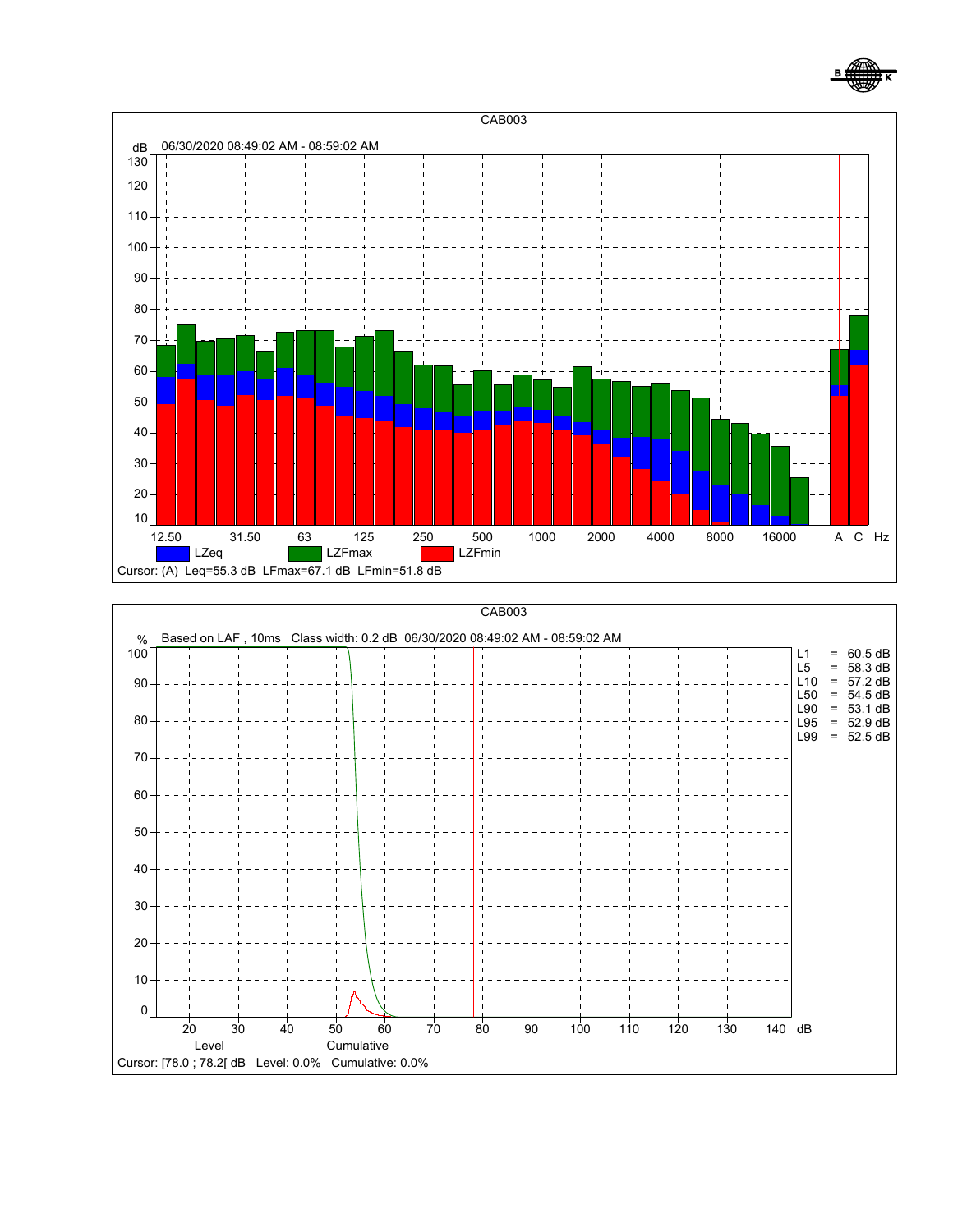



|       | Start       |         |      | Elapsed   LAIeq   LAFmax   LAFmin |                  |
|-------|-------------|---------|------|-----------------------------------|------------------|
|       | time        | time    | [dB] | [dB]                              | <sup>r</sup> dB1 |
| Value |             |         | 55.0 | 55.1                              | 54.2             |
| Time  | 08:54:01 AM | 0:00:01 |      |                                   |                  |
| Date  | 06/30/2020  |         |      |                                   |                  |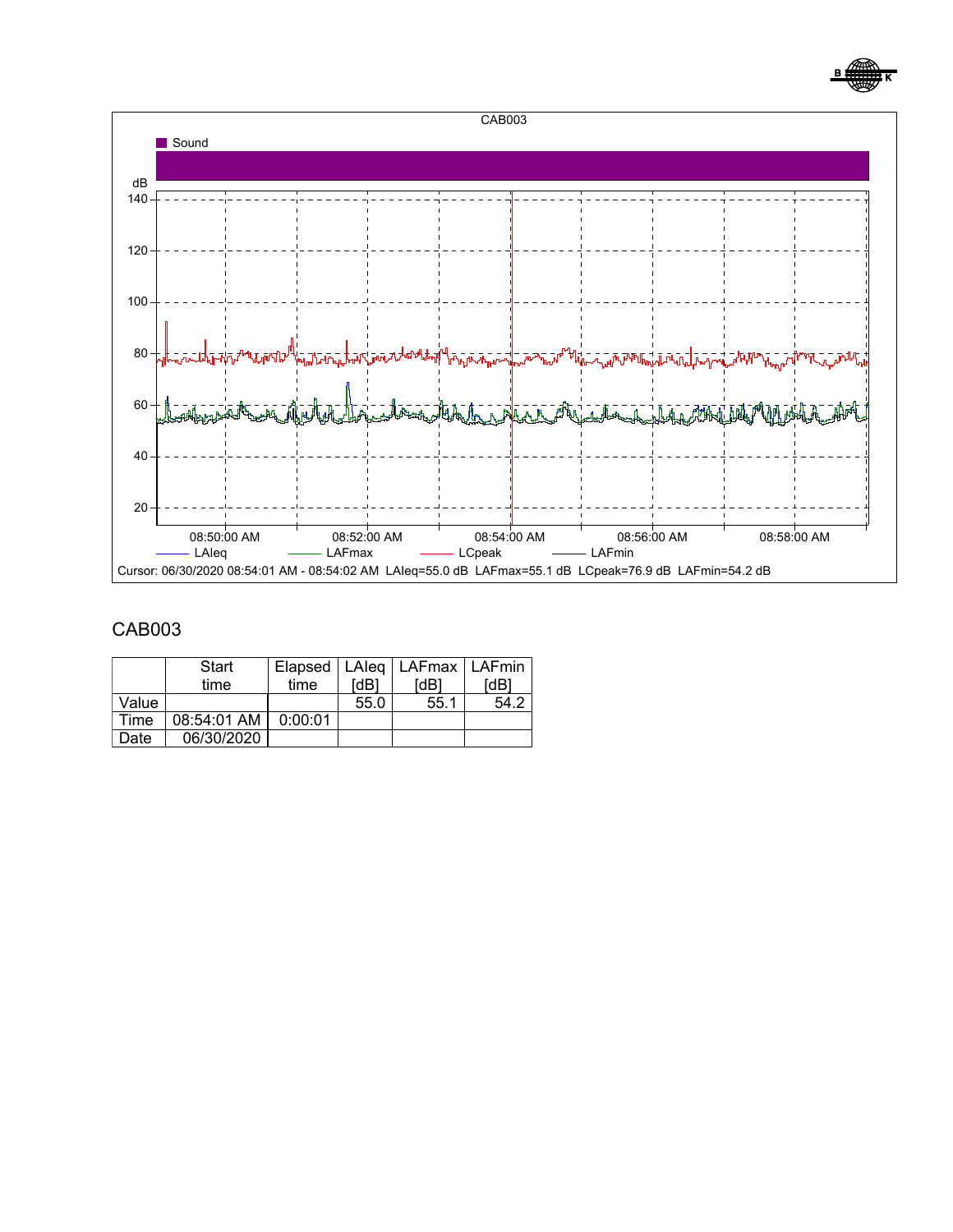



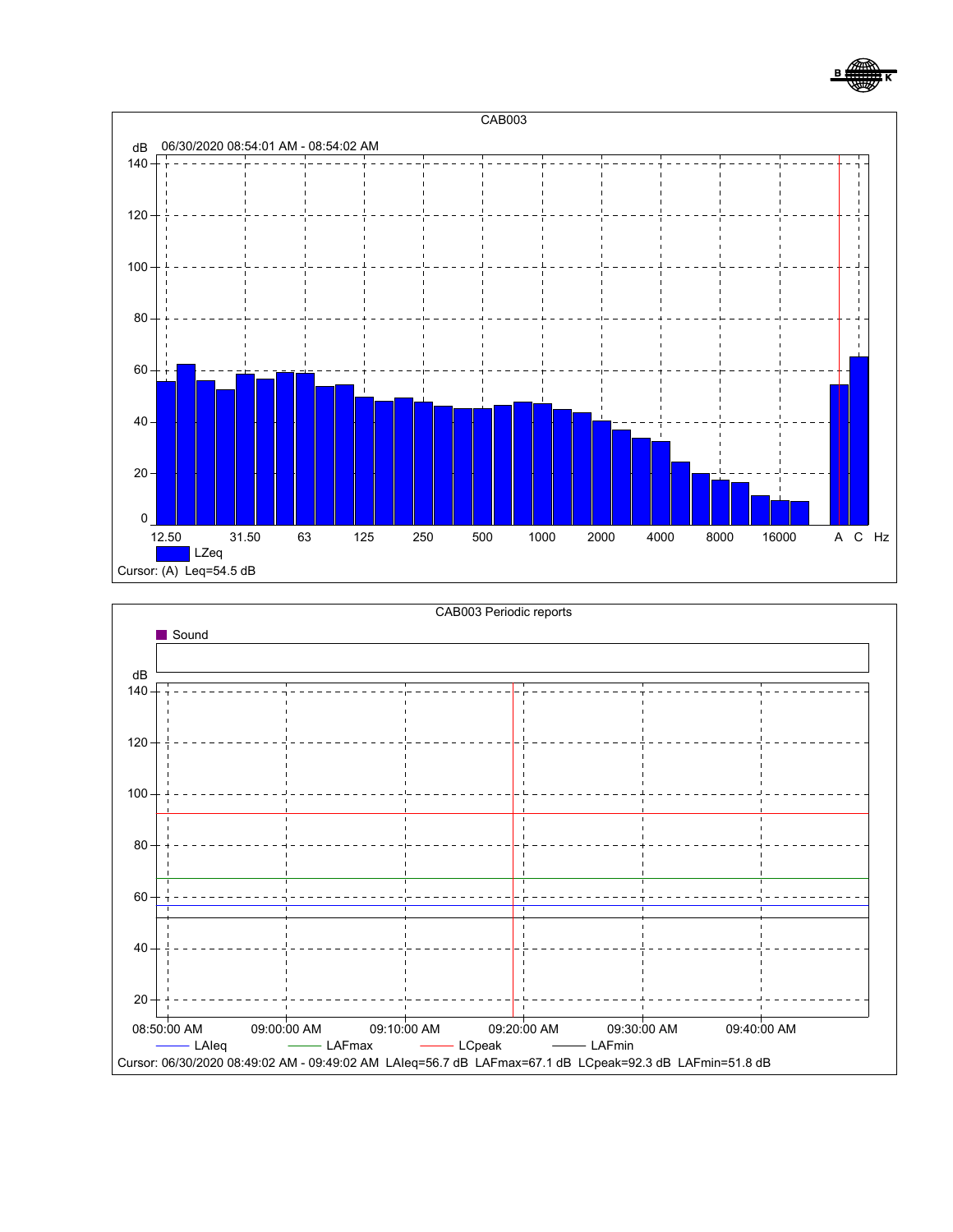

# CAB003 Periodic reports

|       | <b>Start</b>                 |      | Elapsed   Overload   LAIeq   LAFmax   LAFmin |      |                  |      |
|-------|------------------------------|------|----------------------------------------------|------|------------------|------|
|       | time                         | time | -%1                                          | [dB] | <sup>r</sup> dB1 | [dB] |
| Value |                              |      | 0.00                                         | 56.7 | 67.1             | 51.8 |
| Time  | $08:49:02$ AM $\mid$ 0:10:00 |      |                                              |      |                  |      |
| Date  | 06/30/2020                   |      |                                              |      |                  |      |

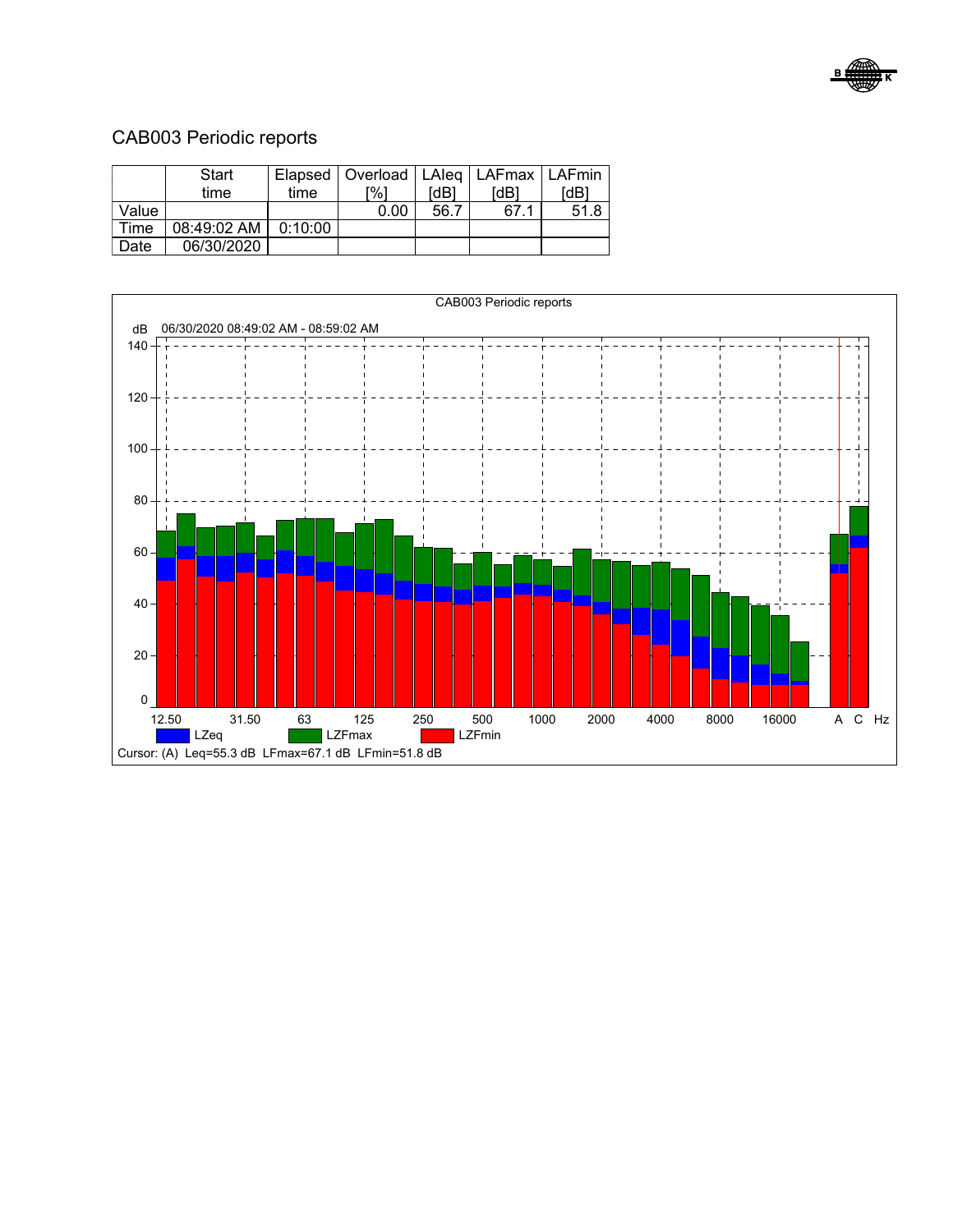

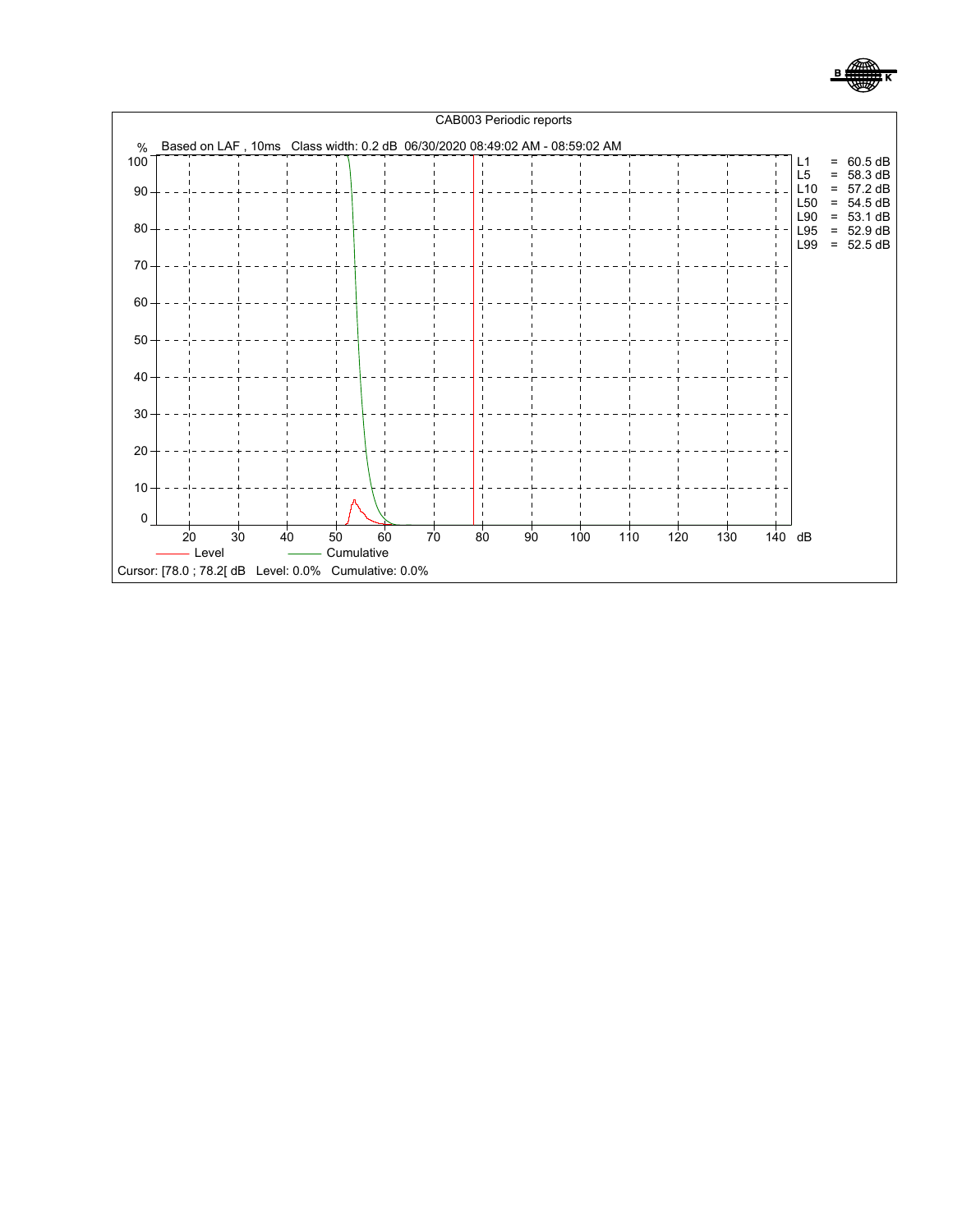| Site Number: 2                      |                                                              |                 |           |  |  |
|-------------------------------------|--------------------------------------------------------------|-----------------|-----------|--|--|
| Recorded By: Eddie Torres           |                                                              |                 |           |  |  |
| <b>Job Number: 179033</b>           |                                                              |                 |           |  |  |
| <b>Date: June 30, 2020</b>          |                                                              |                 |           |  |  |
| Time: 9:06 am                       |                                                              |                 |           |  |  |
|                                     | Location: Daycare adjacent to site - 115 North Hollywood Way |                 |           |  |  |
| Source of Peak Noise: traffic noise |                                                              |                 |           |  |  |
| <b>Noise Data</b>                   |                                                              |                 |           |  |  |
| Leq (dB)                            | Lmax(dB)                                                     | $Lmin$ ( $dB$ ) | Peak (dB) |  |  |
| 66.5                                | 83.4                                                         | 57.1            | 99.5      |  |  |

|          | <b>Equipment</b>                                        |              |                     |                                  |            |                                    |
|----------|---------------------------------------------------------|--------------|---------------------|----------------------------------|------------|------------------------------------|
| Category | Type                                                    | Vendor       | Model               | Serial No.                       | Cert. Date | <b>Note</b>                        |
|          | Sound Level Meter                                       | Brüel & Kjær | 2250                | 3011133                          | 04/08/2019 |                                    |
| Sound    | Microphone                                              | Brüel & Kjær | 4189                | 3086765                          | 04/08/2019 |                                    |
|          | Preamp                                                  | Brüel & Kjær | <b>ZC 0032</b>      | 25380                            | 04/08/2019 |                                    |
|          | Calibrator                                              | Brüel & Kjær | 4231                | 2545667                          | 04/08/2019 |                                    |
|          |                                                         |              | <b>Weather Data</b> |                                  |            |                                    |
|          | Duration: 10 minutes                                    |              |                     | Sky:<br>clear                    |            |                                    |
|          | <b>Note:</b> $dBA$ Offset =<br>Sensor Height (ft): 5 ft |              |                     |                                  |            |                                    |
| Est.     | Wind Ave Speed (mph / m/s)                              |              |                     | Temperature (degrees Fahrenheit) |            | <b>Barometer Pressure (inches)</b> |
| 1.0      |                                                         |              | 73.5                |                                  | 62.6       |                                    |

# **Photo of Measurement Location**

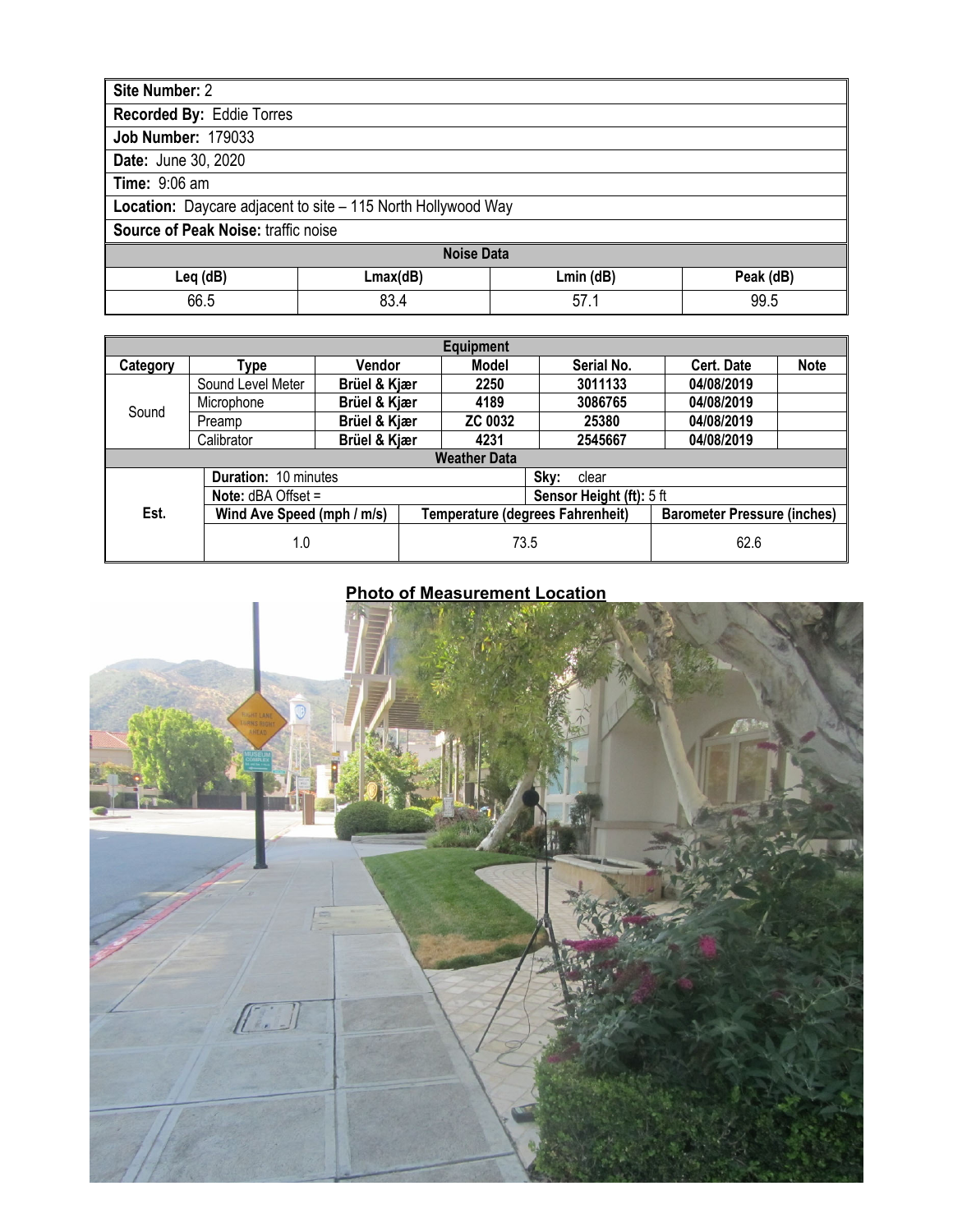

# 2250

| Instrument:      | 2250                        |
|------------------|-----------------------------|
| Application:     | <b>BZ7225 Version 4.7.4</b> |
| Start Time:      | 06/30/2020 09:05:23         |
| End Time:        | 06/30/2020 09:15:23         |
| Elapsed Time:    | 00:10:00                    |
| Bandwidth:       | 1/3-octave                  |
| Max Input Level: | 142.09                      |

|                         | . ime | Frequency |
|-------------------------|-------|-----------|
| Broadband (excl. Peak): | FSI   |           |
| Broadband Peak:         |       |           |
| Spectrum:               | гc    |           |

| Instrument Serial Number:     | 3011133           |
|-------------------------------|-------------------|
| Microphone Serial Number:     | 3086765           |
| Input:                        | <b>Top Socket</b> |
| <b>Windscreen Correction:</b> | UA-1650           |
| Sound Field Correction:       | Free-field        |

| Calibration Time: | 03/04/2020 16:07:16    |  |
|-------------------|------------------------|--|
| Calibration Type: | External reference     |  |
| Sensitivity:      | 43.8021086156368 mV/Pa |  |

|       | <b>Start</b> | End                       |         | Elapsed   Overload   LAeg   LAFmax   LAFmin |      |      |      |
|-------|--------------|---------------------------|---------|---------------------------------------------|------|------|------|
|       | time         | time                      | time    | [%]                                         | [dB] | [dB] | [dB] |
| Value |              |                           |         | 0.00                                        | 66.5 | 83.4 | 57   |
| Time  |              | 09:05:23 AM   09:15:23 AM | 0:10:00 |                                             |      |      |      |
| Date  | 06/30/2020   | 06/30/2020                |         |                                             |      |      |      |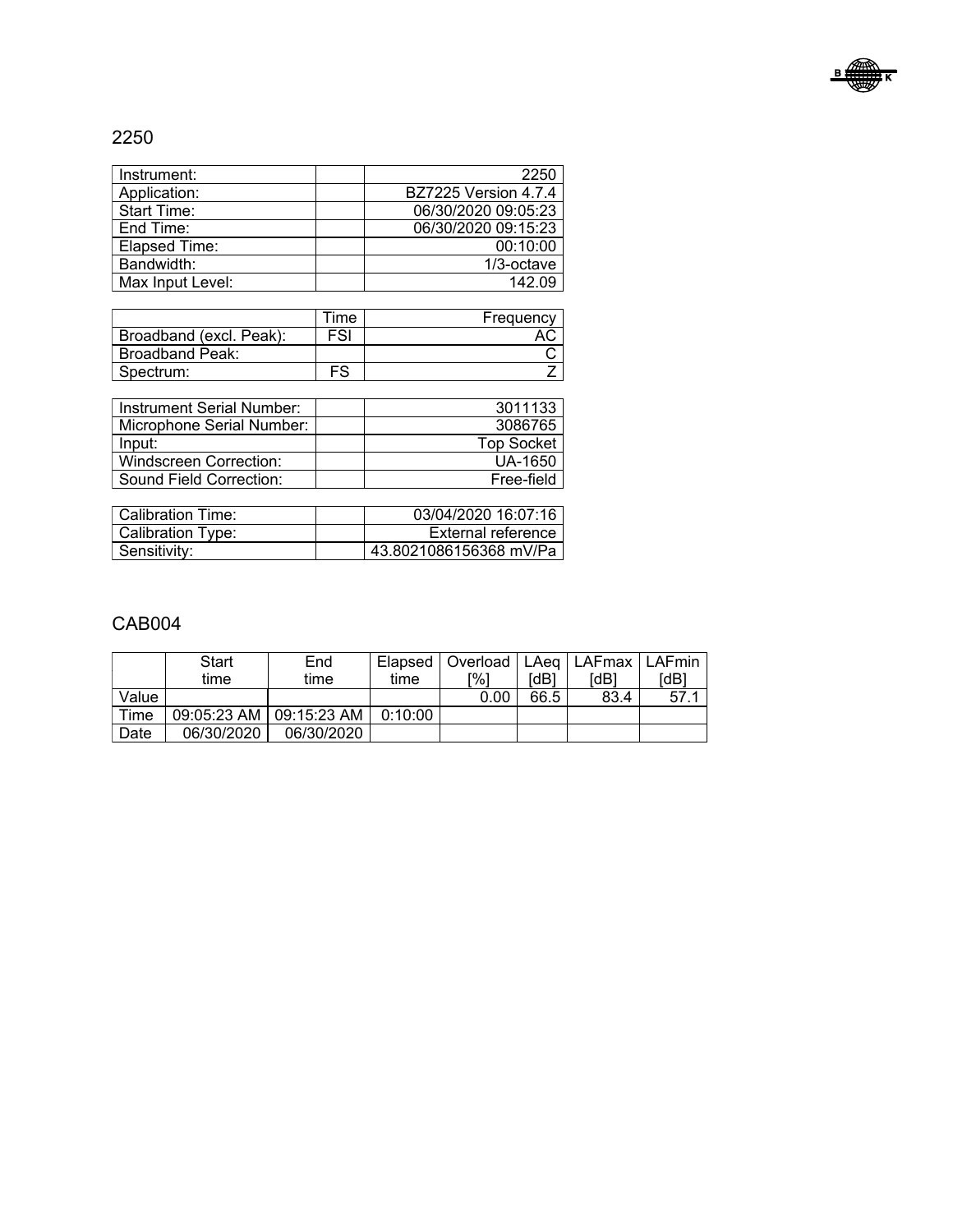

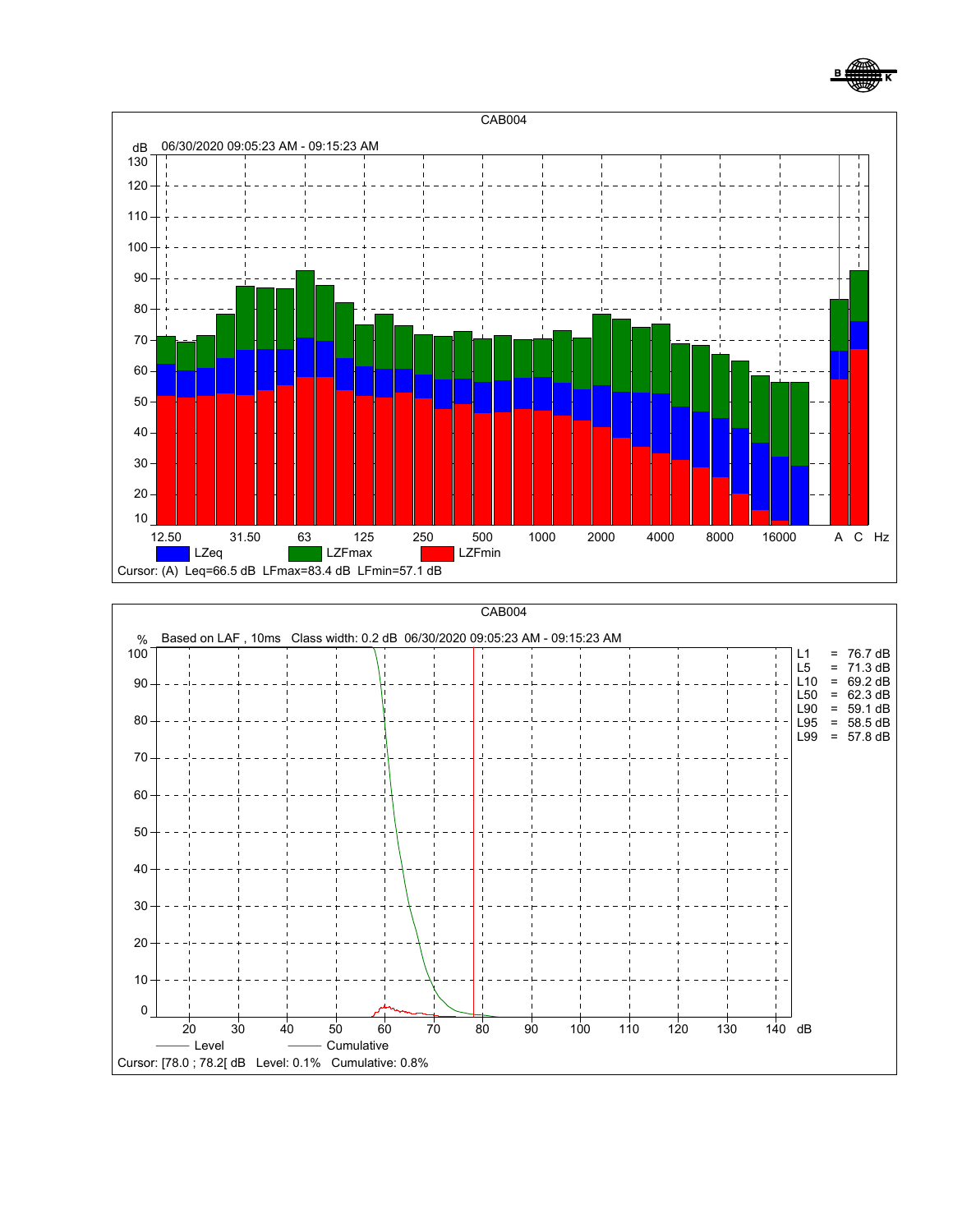



|       | Start           |         |      | Elapsed   LAIeq   LAFmax   LAFmin |      |
|-------|-----------------|---------|------|-----------------------------------|------|
|       | time            | time    | [dB] | [dB]                              | [dB] |
| Value |                 |         | 58.8 | 58.8                              | 57.9 |
| Time  | $09:10:22$ AM I | 0:00:01 |      |                                   |      |
| Date  | 06/30/2020      |         |      |                                   |      |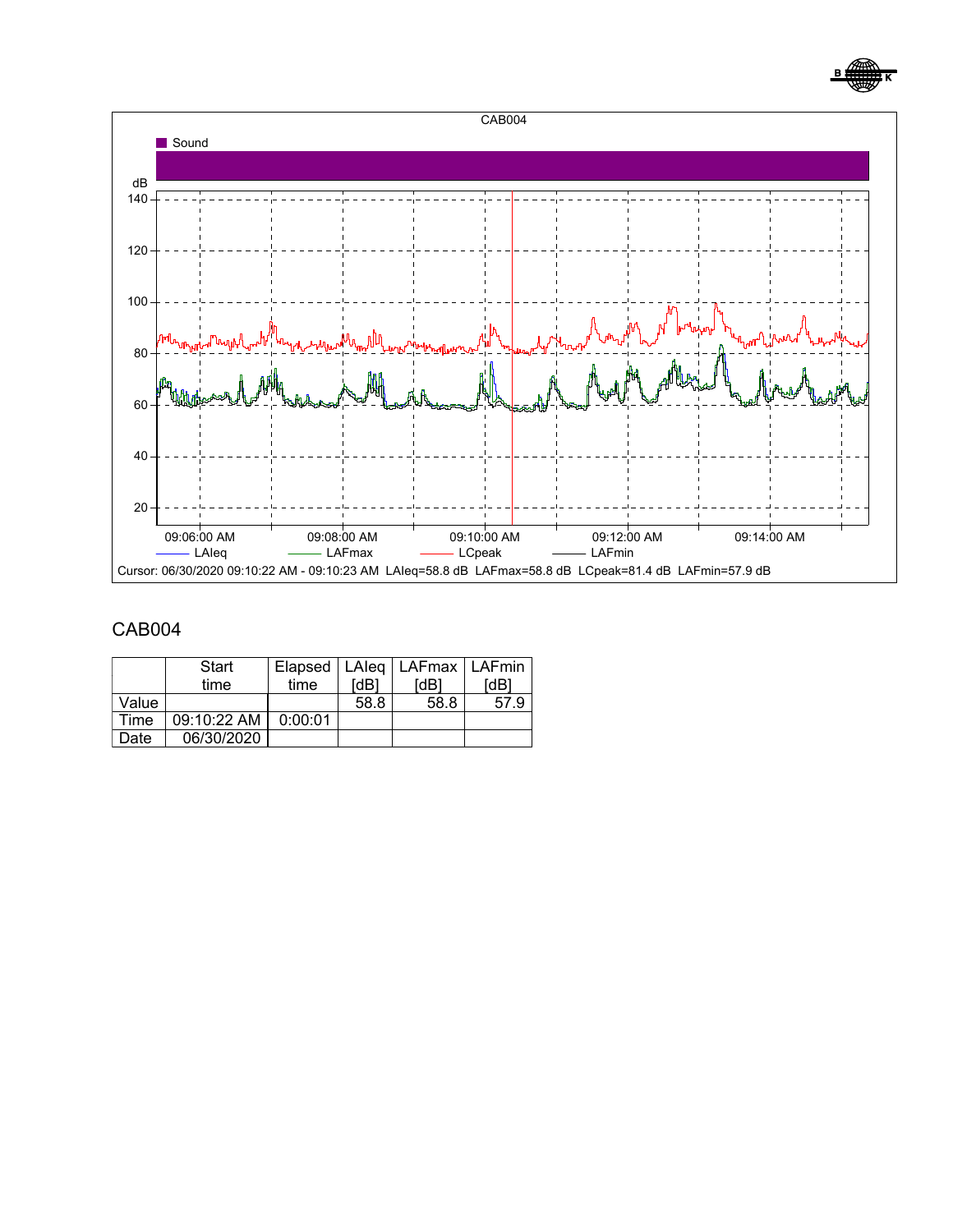

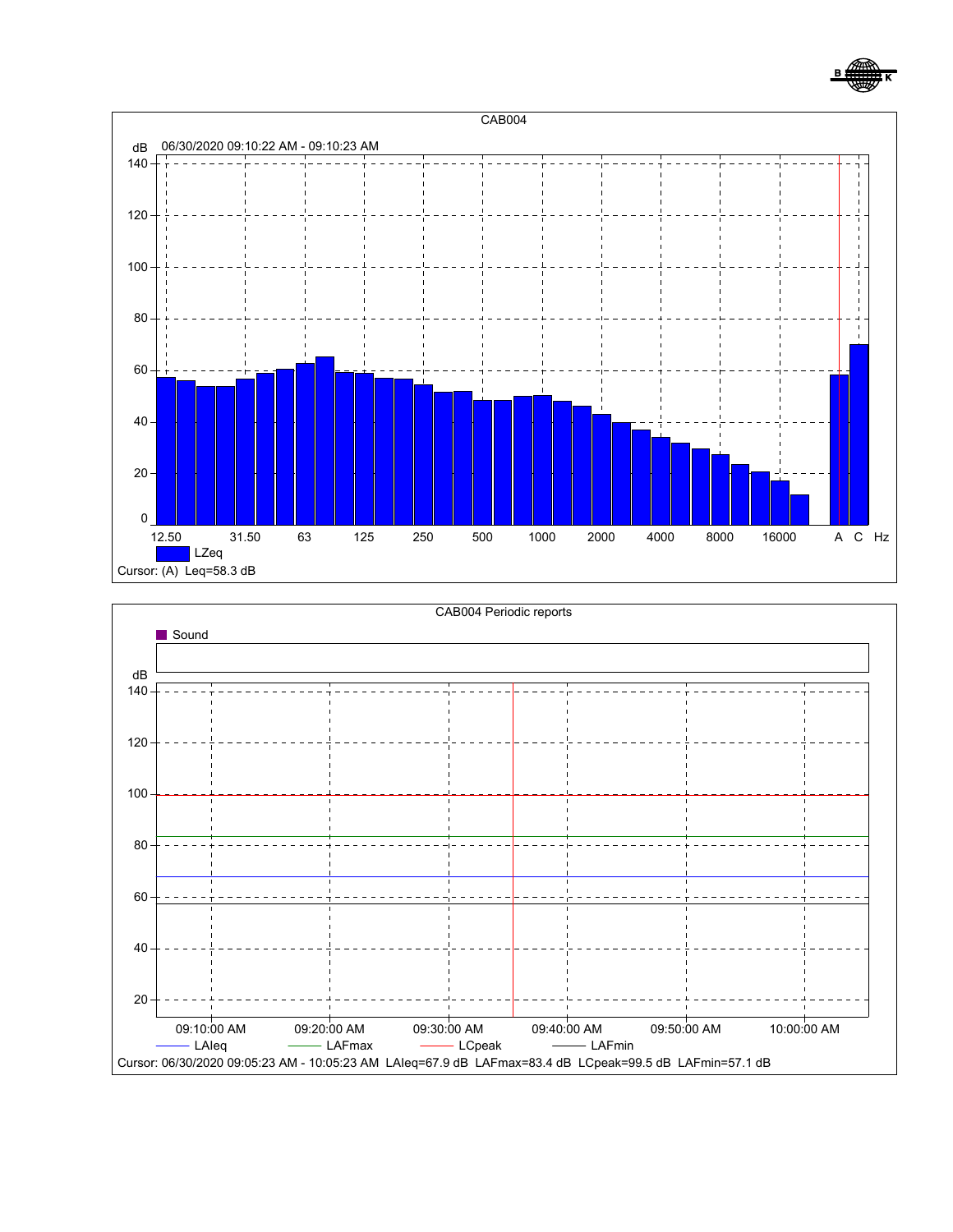

# CAB004 Periodic reports

|       | <b>Start</b>              |      | Elapsed   Overload   LAIeq   LAFmax   LAFmin |      |                  |      |
|-------|---------------------------|------|----------------------------------------------|------|------------------|------|
|       | time                      | time | -%1                                          | [dB] | <sup>r</sup> dB1 | [dB] |
| Value |                           |      | 0.00                                         | 67.9 | 83.4             | 57.1 |
| Time  | $09:05:23$ AM   $0:10:00$ |      |                                              |      |                  |      |
| Date  | 06/30/2020                |      |                                              |      |                  |      |